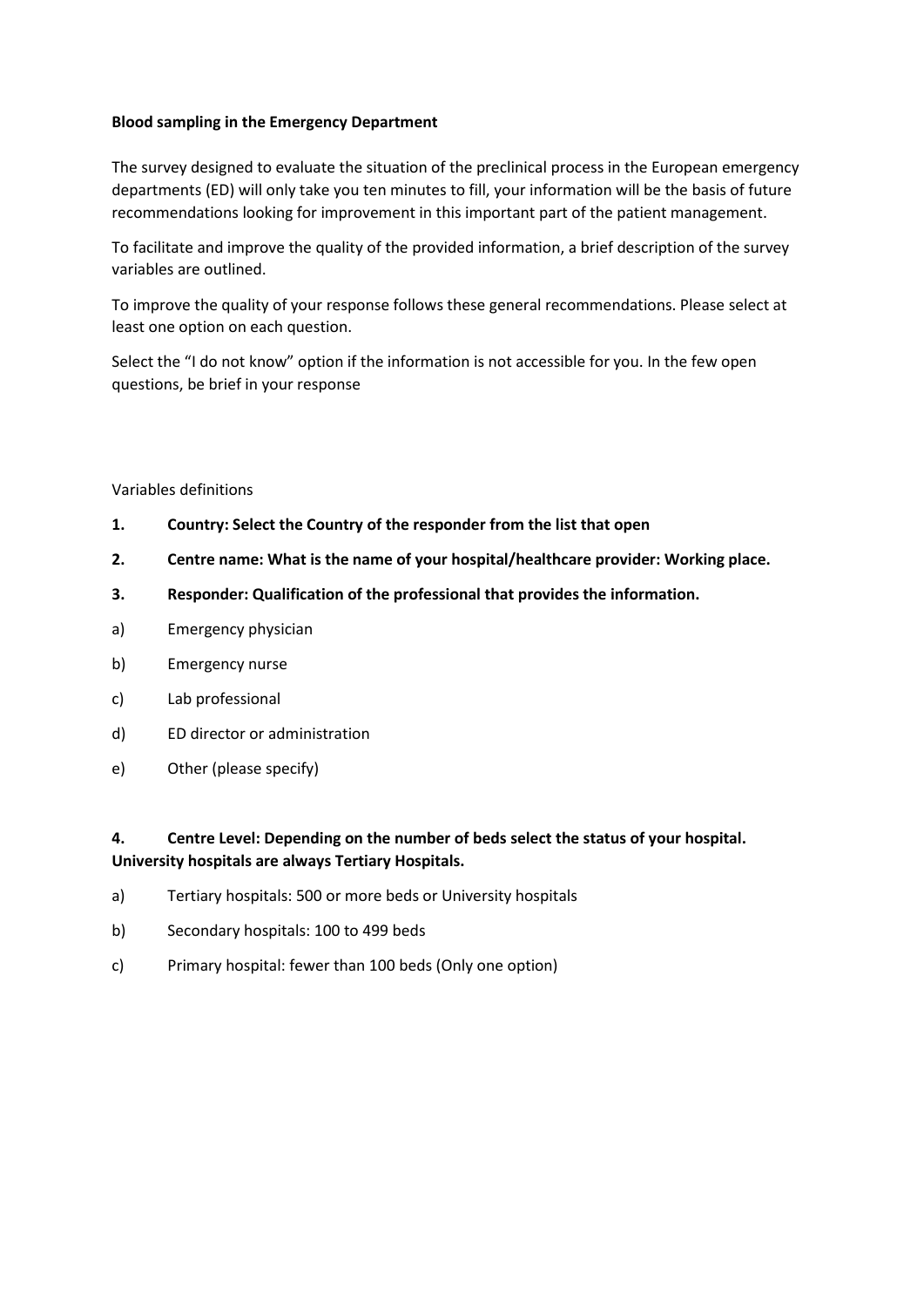**5. Annual number of visits of the Emergency Department (ED) Total number of visits, including paediatric and adults**

- a) More than 100.000
- b) 60.000 to 100.000
- c) 30.000 to 60.000
- d) Less than 30.000 (Only one option)

**6. Can you estimate the proportion of ED visits that at least have one blood test in your centre. Include the estimation or the precise figure on the box and reflect if it is precise or estimation.**

Label: fill in estimated value (%)

### **7. How are blood requests from your ED generated**

- a) Paper
- b) Computer
- c) Both
- d) I do not know

If answer is Paper or I do not know, the system will skip questions 8 and 9 and go to question 10

### **8. Select the options that reflect the IT support for blood text management.**

- a) For test requests
- b) For lab results
- c) To control test status (Track test process)
- d) Other (please specify)

(Multiple compatible responses are accepted)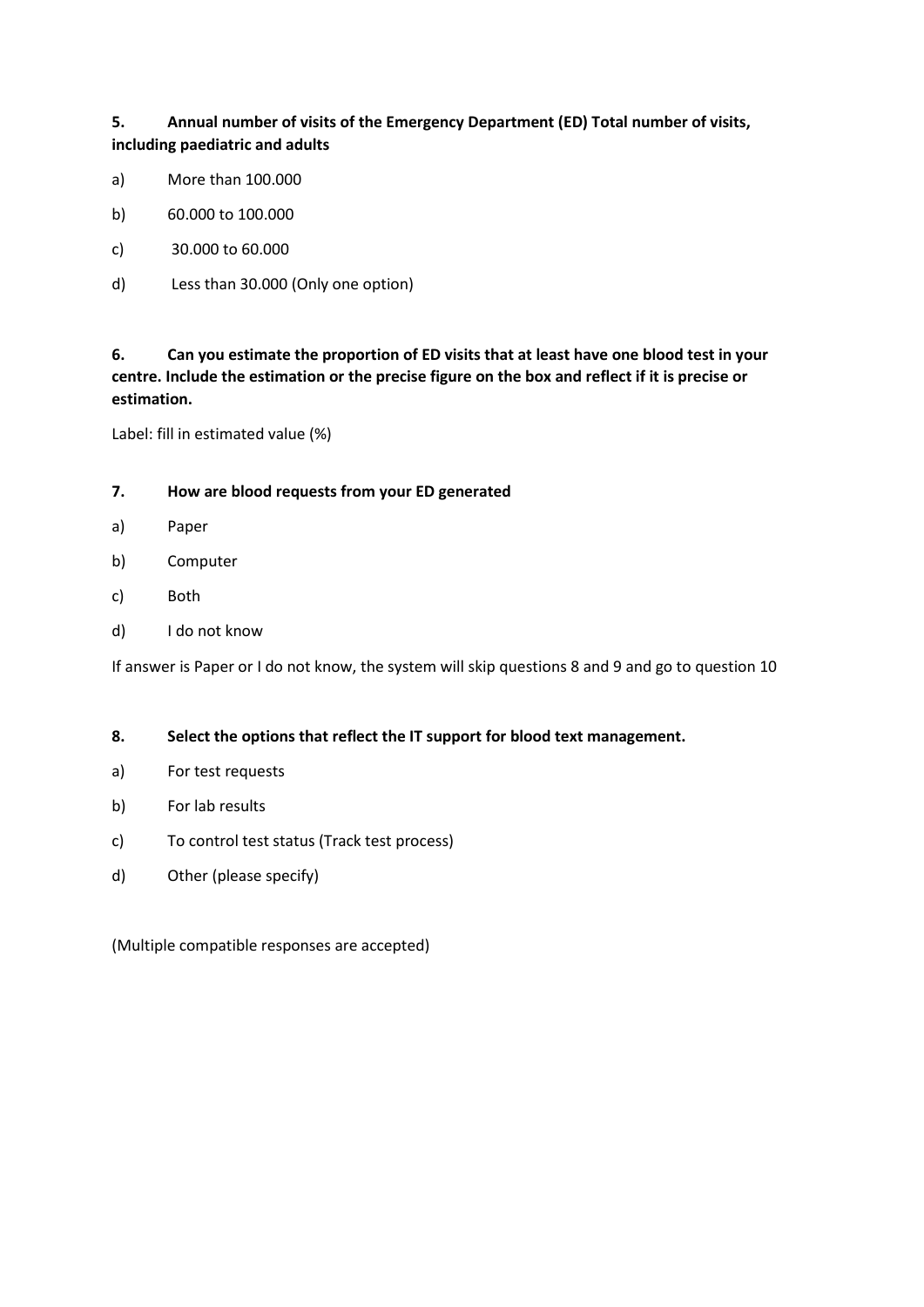## **9. Who does electronic order entry?**

- a) Physician
- b) Nurse or physician assistant
- c) Nurse or physician assistant, with subsequent validation by a physician
- d) Other (please specify)

## **10. Is your ED is using key performance indicators (KPIs)**

- a) Yes
- b) No
- c) I do not know

If answer is no or I do not know, the system will skip to question 12

### **11. Select all the KPI that your ED uses:**

a) Total ED Time. Total time from arrival to disposition or any other formula that approaches the time in the ED

b) Time to Treatment in specific conditions as is done in Stroke, Acute Coronary Syndrome, Sepsis, or trauma

c) Time to Triage

d) Time to be seen by a doctor.

e) (Turnaround time) TAT for lab test: Total time to have a blood sample result (requestextraction to result disposition)

f) TAT for Rx Total time to have a RX result

(multiple responses are accepted)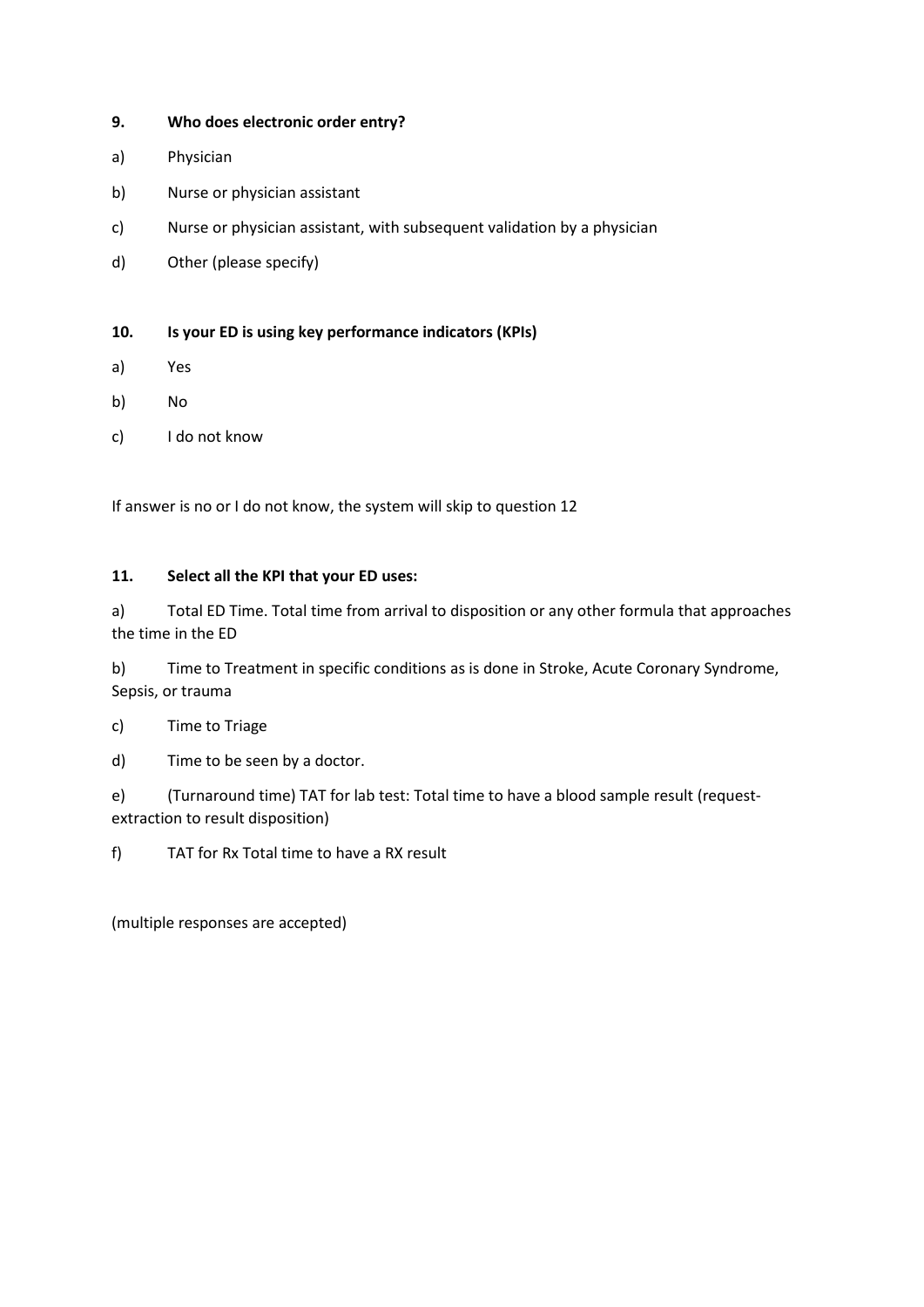# **12. What are the laboratory's ED-related key performance indicators (KPI's)?**

Select all in use in your ED, if different from options please specify the alternative.

- a) Turn around time (TAT)
- b) We don't have KPI's
- c) % rejected results
- d) I do not know
- e) Other (please specify) (Multiple responses)

If no TAT was selected in the previous question (12) the survey will skip questions, 13,14,15,16,17,18 and go to 19

### **13. How is the sampling time documented?**

- a) manually paper based on a request form
- b) manually in the electronic order entry system
- c) automatically by a handheld device
- d) automatically by another device (please describe)

# **14. What is the starting time for your TAT: Select the one used in your centre. If the information is not accessible select "I do not know".**

- a) Ordering test time
- b) Blood sampling time
- c) Receiving sample at the lab
- d) I do not know
- e) Other (please specify)

## **15. What is your ending time for your TAT? Select the used in your centre. If the information is not accessible select "I do not know".**

- a) When results are delivered from the lab
- b) When results are accessible to the ordering physician
- c) When results are used by the ordering physician
- d) I do not know
- e) Other (please specify)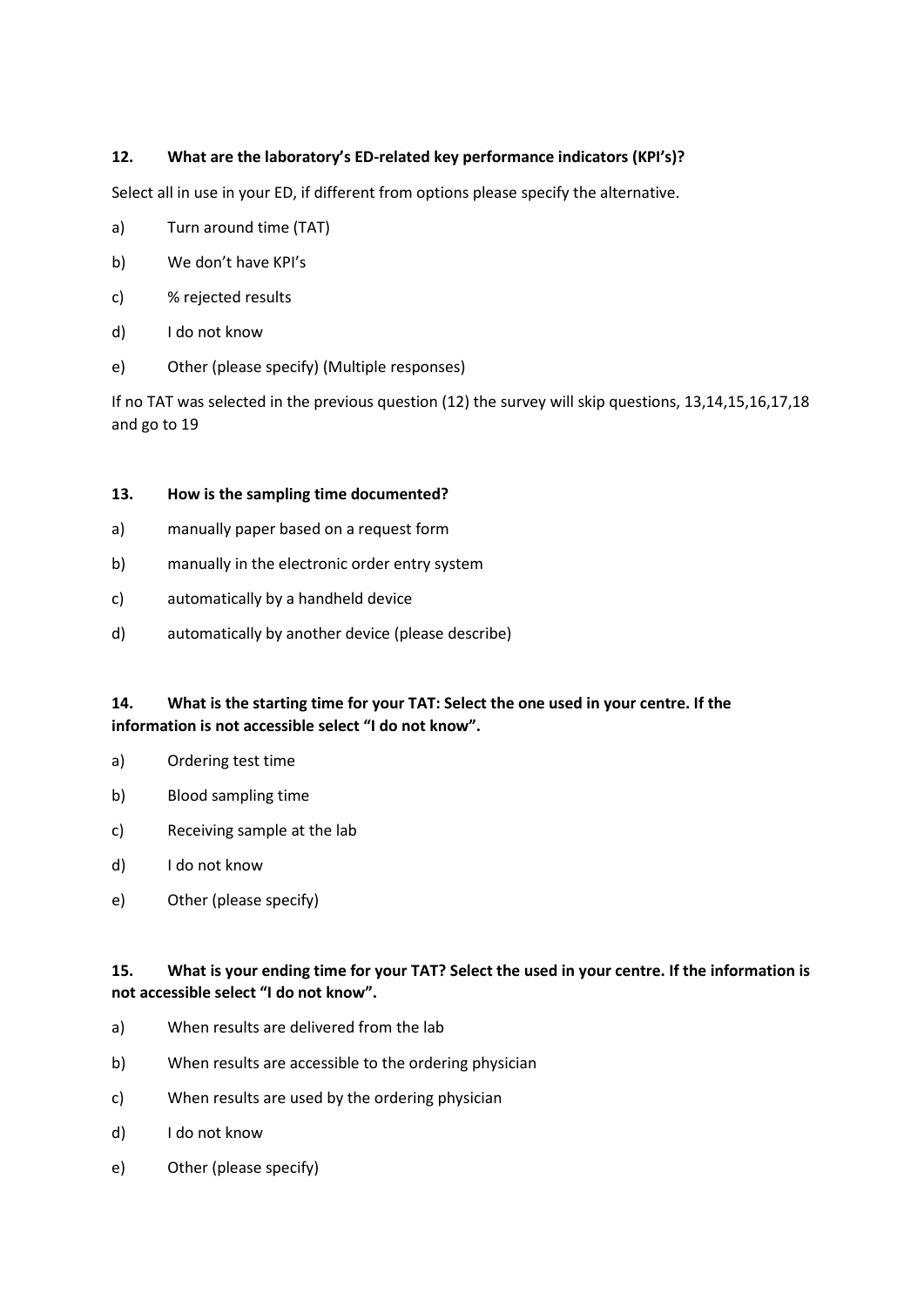**16. If you have TAT. What is the target sample TAT in the ED from prescription to reported result? In this question we look to the target TAT value in your centre. Include in the target value goal set in your centre.**

- a) Non applicable
- b) Include the target value

**17. IF TAT is used. What is the actual achieved patient TAT in the emergency department (ED) at your hospital? Select the most appropriated interval.**

- a) Less than 1 hours
- b) 1-2 hours
- c) 2-3 hours
- d) More than 3 hours
- e) I do not know it (Only one option)

# **18. If your centre use TAT as KPI, indicate the percentage the target is achieved? Select the proper interval.**

- a) In more than 75%
- b) 50-75%
- c) 50-25%
- d) In less than 25%
- e) I do not know (Only one option)

## **19. How important would you rate the impact of sample TAT on patient length of stay in your ED?**

### **Considering for the process of care, total time on the ED or time to treatment.**

- a) Not important
- b) Moderately important
- c) Very important
- d) I do not know (please specify)

(Only one option)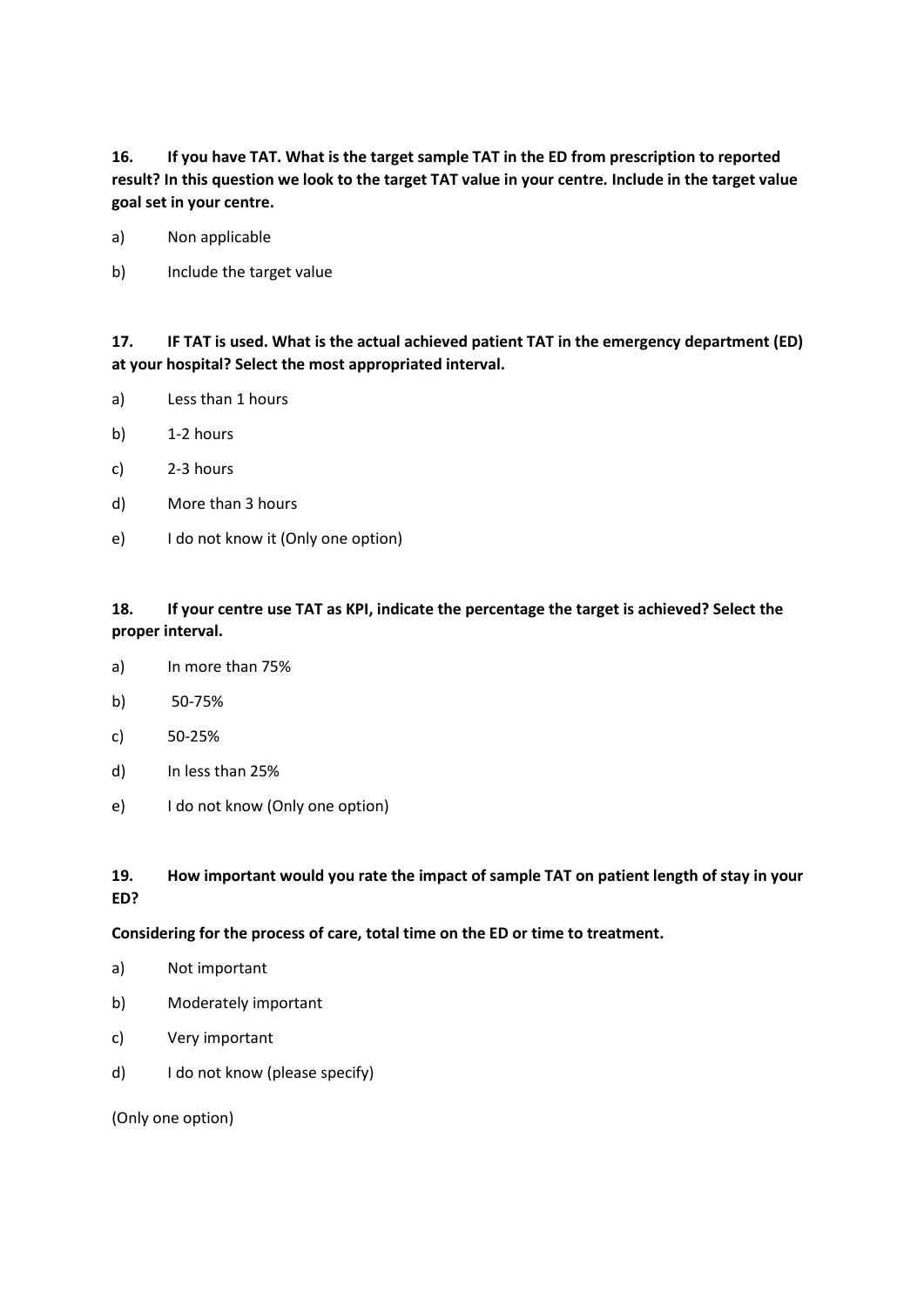## **20. Where are the ED blood samples processed in your hospital?**

- a) Central lab
- b) Dedicated ED lab
- c) Point of Care Testing (POCT) exclusively
- d) Combination of POCT and another lab
- e) ED tests are processed outside of the hospital
- f) I do not know

If central lab, dedicated ED lab, ED tests are processed outside of hospital or I do not know are selected you will skip to question 22

(Multiple responses)

# **21. If POCT (Point of care Test) is used in your ED: Who is in charge of point-of-care testing (POCT) oversight (governance) in the ED at your hospital? Select who oversights the POCT.**

- a) The central or dedicated lab
- b) The ED
- c) I do not know
- d) Other (please specify) (Only one option)

Every answer will redirect to question 23

### **22. If no POCT on place. How are the samples transported to the Lab.**

- a) Using a mechanical system (i.e. pneumatic systems)
- b) Manual transport
- c) I do not know
- d) Other (please specify)

(only one option)